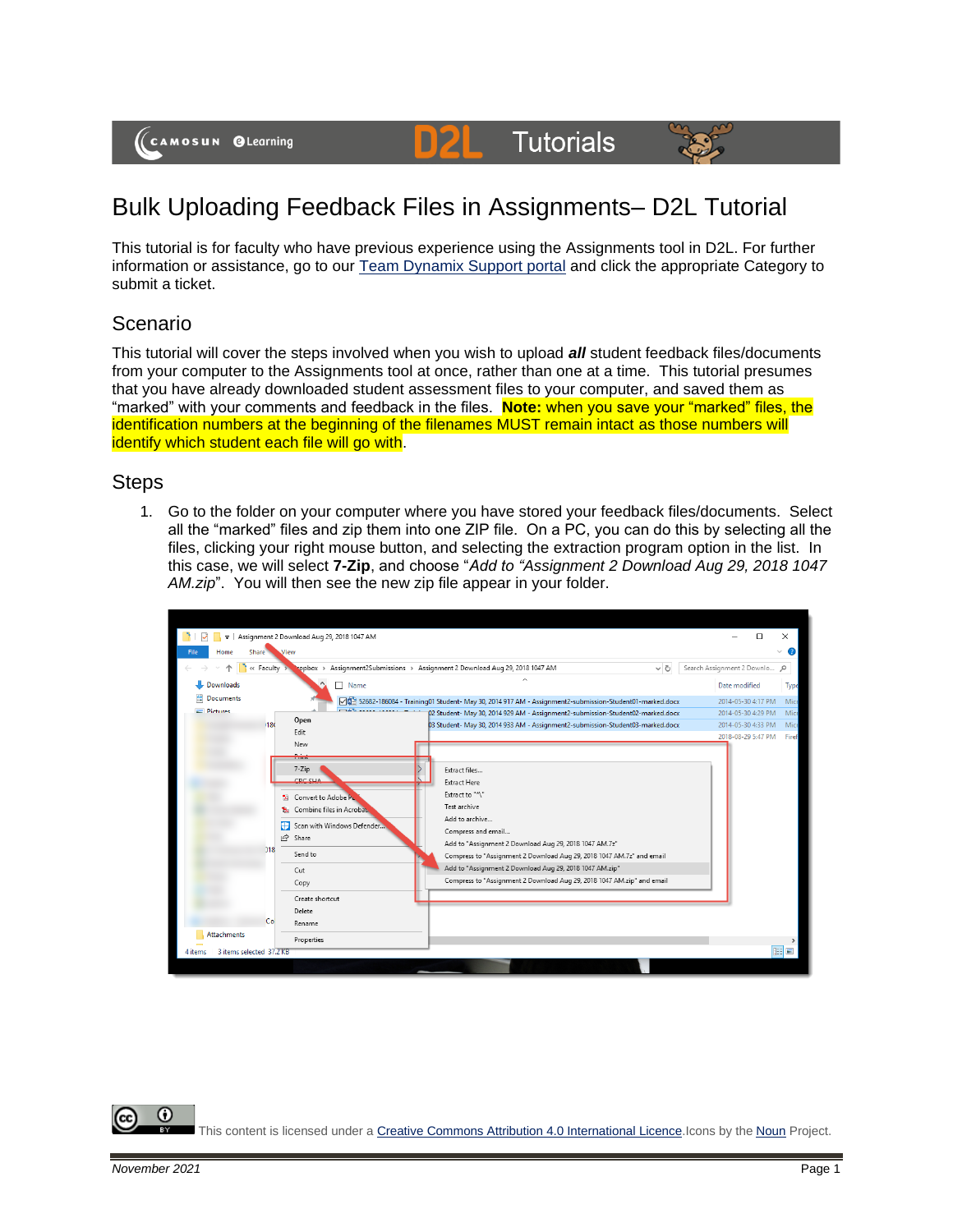- 2. Go to the **Assignments** tool in your course.
- 3. Click on the title of the Assignment folder you wish to see submissions for.

| $\checkmark$<br>Assignments<br><sup>O</sup> Help<br>New Ass mment<br>More Actions $\blacktriangleright$<br><b>Bulk Edi</b> |                                             |           |           |                    |                      |  |
|----------------------------------------------------------------------------------------------------------------------------|---------------------------------------------|-----------|-----------|--------------------|----------------------|--|
| $\bigcirc$                                                                                                                 | Folder                                      | Completed | Evaluated | Feedback Published | Due Date             |  |
|                                                                                                                            | No Category                                 |           |           |                    |                      |  |
| $\bigcirc$                                                                                                                 | Assignment 1 $\vee$ ?                       | 5/9       | 2/9       | 1/9                |                      |  |
| $\bigcirc$                                                                                                                 | <b>Assignment 2</b>                         | 3/9       | 3/9       | 3/9                |                      |  |
| $\bigcirc$                                                                                                                 | Assignment $3 \sim$                         | 0/9       | 0/9       | 0/9                | Jun 13, 2014 9:00 PM |  |
| $\bigcirc$                                                                                                                 | Text submission assignment $\vee$           | 1/9       | 0/9       | 0/9                |                      |  |
| $\bigcirc$                                                                                                                 | On-Paper Submission - manually by learner v | 1/9       | 0/9       | 0/9                |                      |  |

4. In the **Folder Submissions** area, click **Add Feedback Files**.

| Training Course 03 Course Home My Tools v Edit Course                                                                                |                           |               |  |  |  |  |  |  |
|--------------------------------------------------------------------------------------------------------------------------------------|---------------------------|---------------|--|--|--|--|--|--|
| Folder List > Folder Submissions<br>Assignment 2 - Folder Submissions                                                                |                           |               |  |  |  |  |  |  |
| <b>Edit Folder</b><br><b>Email Users Without Submissions</b><br><b>Add Feedback Files</b><br><b>Submission Log</b>                   |                           |               |  |  |  |  |  |  |
| <b>Submissions</b><br><b>Users</b>                                                                                                   |                           |               |  |  |  |  |  |  |
| <b>Folder Contents</b>                                                                                                               |                           |               |  |  |  |  |  |  |
| View By:<br>User<br>Apply<br>$\checkmark$                                                                                            |                           |               |  |  |  |  |  |  |
| Ω<br><b>Show Search Options</b><br>Search For                                                                                        |                           |               |  |  |  |  |  |  |
| <b>Download</b><br>$\blacktriangleright$ Email<br>Mark as Read<br>P <sub>c</sub> Publish Feedback<br>Mark as Unread<br><b>Delete</b> |                           |               |  |  |  |  |  |  |
| ∩<br>Last Name . First Name                                                                                                          | <b>Submission Date</b>    | <b>Delete</b> |  |  |  |  |  |  |
| $\Box$<br>Student, Training01<br>Published: Sep 22, 2015 2:37 PM                                                                     |                           |               |  |  |  |  |  |  |
| Assignment2-submission-Student01.docx (12.4 KB)<br>P                                                                                 | May 30, 2014<br>$9:17$ AM | Ê             |  |  |  |  |  |  |

 $\odot$ This content is licensed under [a Creative Commons Attribution 4.0 International Licence.I](https://creativecommons.org/licenses/by/4.0/)cons by the [Noun](https://creativecommons.org/website-icons/) Project.